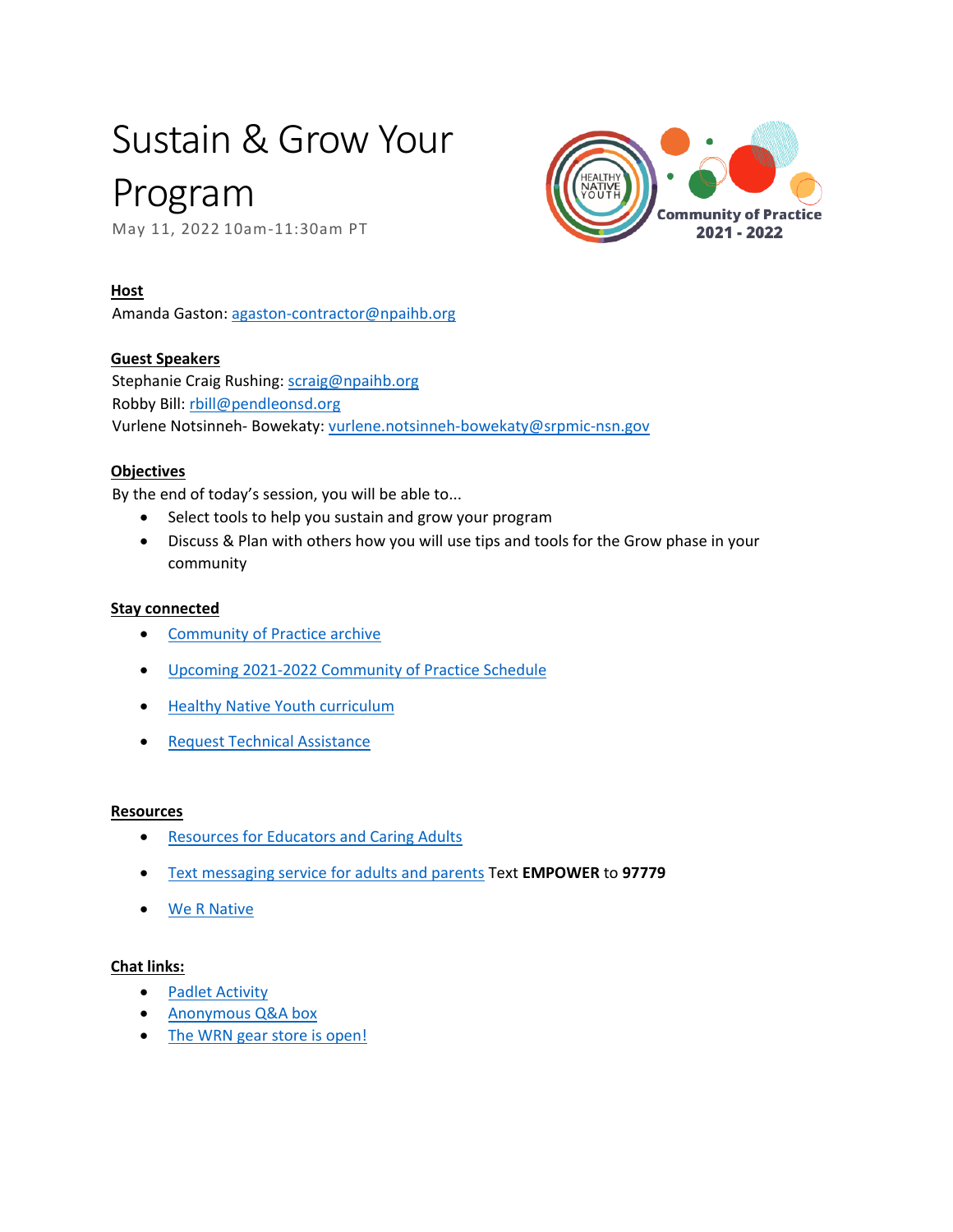### Chat feed (participant names and emails have been removed)

| 10:17 AM | Amrita:                                | Hello! Amrita, she/her/hers, University of Texas Health<br>Science center at Houston, open to learning all about the<br>toolkit and its expansion                                                                                                                                                                                                                                                         |
|----------|----------------------------------------|-----------------------------------------------------------------------------------------------------------------------------------------------------------------------------------------------------------------------------------------------------------------------------------------------------------------------------------------------------------------------------------------------------------|
| 10:18 AM | Michelle Singer<br>(she/her) - NPAIHB: | Good morning!! Michelle Singer (she/her   Navajo), Healthy<br>Native Youth Project Manager @ NPAIHB --<br>msinger@npaihb.org --> glad you are here!! <3                                                                                                                                                                                                                                                   |
| 10:19 AM | Adina:                                 | Good Morning, Ft. Yuma Quechan Indian Tribe in<br>Winterhaven, ca                                                                                                                                                                                                                                                                                                                                         |
| 10:19 AM | Adina:                                 | My name is Adina                                                                                                                                                                                                                                                                                                                                                                                          |
| 10:23 AM | Michelle Singer<br>(she/her) - NPAIHB: | Healthy Native Youth Implementation Toolbox portal:<br>https://www.healthynativeyouth.org/implementation-<br>toolbox/                                                                                                                                                                                                                                                                                     |
| 10:24 AM | Amanda Gaston<br>(she/her):            | This is the activity that we will be doing together on padlet:<br>Identify Youth Advocates & Community Partners. Stay<br>tuned                                                                                                                                                                                                                                                                            |
| 10:24 AM | Michelle Singer<br>(she/her) - NPAIHB: | The GROW phase section of the Toolbox can be seen here --<br>check it out!!<br>-https://www.healthynativeyouth.org/implementation(رئ)                                                                                                                                                                                                                                                                     |
|          |                                        | toolbox/grow/                                                                                                                                                                                                                                                                                                                                                                                             |
| 10:30 AM | Michelle Singer<br>(she/her) - NPAIHB: | Overview: Native Students Together Against Negative<br>Decisions 2.0 (Native STAND 2.0) is a comprehensive sexual<br>health curriculum for Native high school students that<br>focuses on life goals, communication, healthy relationships,<br>sexually transmitted infections, HIV/AIDS, and teen<br>pregnancy prevention, while also covering drug and alcohol<br>misuse, suicide, and dating violence. |
| 10:30 AM | Michelle Singer<br>(she/her) - NPAIHB: | Learn more about it -- it's fabulous!!! Link here:<br>https://www.healthynativeyouth.org/curricula/native-<br>stand-2-0/                                                                                                                                                                                                                                                                                  |
| 10:38 AM | Michelle Singer<br>(she/her) - NPAIHB: | It is so very good and makes me proud to have more of our<br>men in the classroom working with our youth in their<br>impressionable lives as our young people need to have<br>sincere positive influencers in their lives!! Thank you,<br>Robby!!!                                                                                                                                                        |
| 10:38 AM | Jane Manthei:                          | Incredible work, Robby                                                                                                                                                                                                                                                                                                                                                                                    |
| 10:39 AM | Michelle Singer<br>(she/her) - NPAIHB: | Train-the-Trainer opportunity but also personal &<br>professional development + growth! Awesome work,<br>Robby!                                                                                                                                                                                                                                                                                           |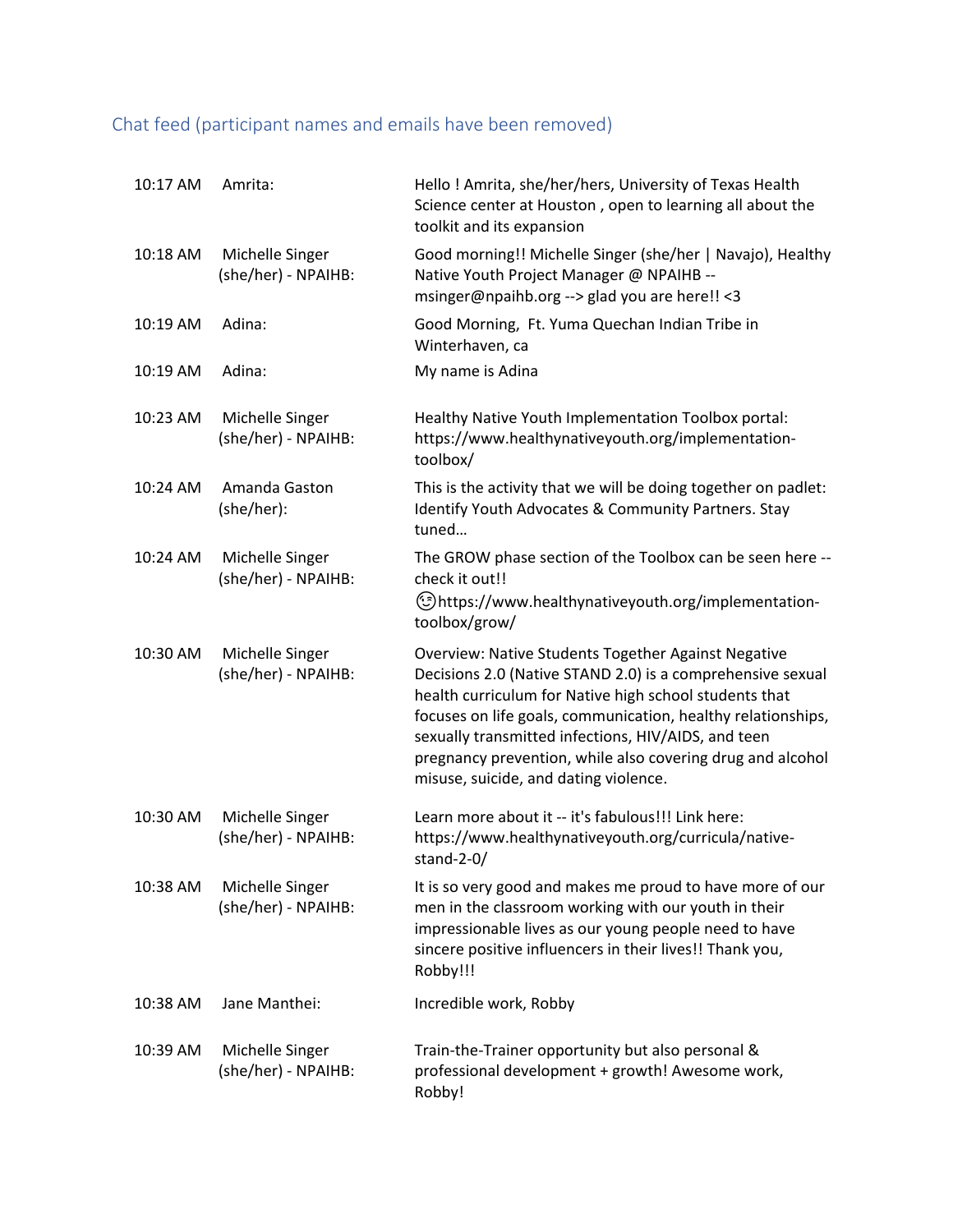| 10:40 AM | Leanne:                                | <b>BRB</b>                                                                                                                                                                          |
|----------|----------------------------------------|-------------------------------------------------------------------------------------------------------------------------------------------------------------------------------------|
| 10:40 AM | Michelle Singer<br>(she/her) - NPAIHB: | Excellent example of working between a tribal school and<br>tribal behavioral health programming!                                                                                   |
| 10:41 AM | Leanne:                                | Back! I apologize for the disruption, I'm supporting a<br>coworker who forgot their keys to the building today.                                                                     |
| 10:43 AM | Michelle Singer<br>(she/her) - NPAIHB: | Robby Bill YOU ROCK!!                                                                                                                                                               |
| 10:45 AM | Amanda Gaston<br>(she/her):            | Love that!                                                                                                                                                                          |
| 10:47 AM | Michelle Singer<br>(she/her) - NPAIHB: | It's an example in the Implementation Phase of the<br>Toolbox!                                                                                                                      |
| 10:48 AM | Mary W.**Seattle:                      | I have to jump off, client in crisis. Hope to return. Thankyou<br>for all you do for community and for our world.                                                                   |
| 10:48 AM | Mary W.**Seattle:                      | Mary - Seattle                                                                                                                                                                      |
| 10:48 AM | Amanda Gaston<br>(she/her):            | <b>Thanks Mary!</b>                                                                                                                                                                 |
| 10:50 AM | Amanda Gaston<br>(she/her):            | And from his peers!                                                                                                                                                                 |
| 10:56 AM | Robby Bill:                            | Vurlene, same thing was said to me from one of my most<br>disruptive students, but mellowed out and is super sweet<br>young man. He comes and says hi a lot now:)                   |
| 10:56 AM | Michelle Singer<br>(she/her) - NPAIHB: | Robby and Vurlene are elders in their communities - so very<br>powerful to see them in these teaching roles for academics<br>but also in life skills for our youth. I salute them!! |
| 10:57 AM | Chris Markham:                         | Thank you so much, Robby and Vurlene for all you do and<br>for sharing your successes!! <a></a>                                                                                     |
| 11:03 AM | Amanda Gaston<br>(she/her):            | Coming UpIdentifying Youth Advocates & Community<br>Partners Tool:<br>https://padlet.com/wernative/z88ewd93s4xwdemt                                                                 |
| 11:06 AM | Claudia:                               | Loved hearing about your classroom and student journeys!<br>I have to head out but appreciate you sharing all the<br>meaningful dialogue in and outside the classroom.              |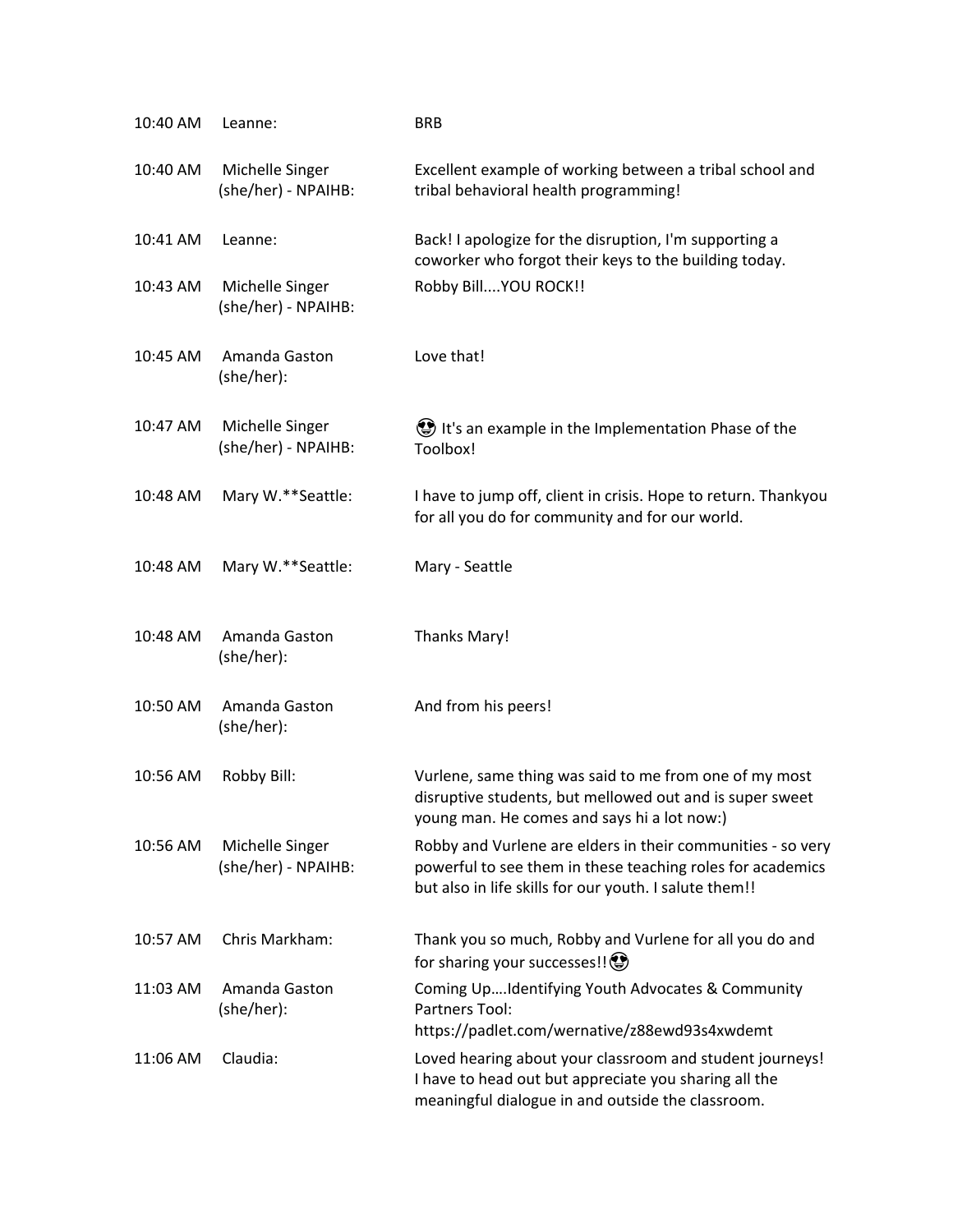| 11:12 AM | Leanne:                                | Thank you for today. Sadly I have to get off at this point.<br>Have a good afternoon.                                                                                                                |
|----------|----------------------------------------|------------------------------------------------------------------------------------------------------------------------------------------------------------------------------------------------------|
| 11:17 AM | Amanda Gaston<br>(she/her):            | Reflect on Program Implementation:                                                                                                                                                                   |
|          |                                        | Lessons learned<br>What will you change?                                                                                                                                                             |
|          |                                        | What's been most helpful?<br>Bonus: What are you most looking forward to in next years<br>programming?                                                                                               |
| 11:18 AM | Amanda Gaston<br>(she/her):            | For Breakout rooms                                                                                                                                                                                   |
| 11:18 AM | Michelle Singer<br>(she/her) - NPAIHB: | A very helpful tool for Parents, Community Members and<br>Caring adults to support being able to talk with their youth-<br>- text EMPOWER to 97779 - it is our Talking is Power<br>Campaign.         |
| 11:18 AM | Adina:                                 | Thank you all so much ,, lots of needed info and<br>encouragement!!! I have to log off, but I thank you for your<br>time it is greatly appreciated $\mathcal{Q} \mathcal{A}$ have a beautiful day!!! |
| 11:20 AM | Michelle Singer<br>(she/her) - NPAIHB: | Lessons learned                                                                                                                                                                                      |
|          |                                        | What will you change?                                                                                                                                                                                |
|          |                                        | What's been most helpful?<br>What are you most looking forward to in next years<br>programming?                                                                                                      |
| 11:25 AM | Amanda Gaston<br>(she/her):            | Our anon Q&A box:<br>https://jamboard.google.com/d/1lpeqnUz3XBvZZPwGBU H<br>A8NQwjBHssMooWeYDtiWRLk/edit?usp=sharing                                                                                 |
| 11:25 AM | Michelle Singer<br>(she/her) - NPAIHB: | Michelle Singer, NPAIHB --> msinger@npaihb.org                                                                                                                                                       |
|          |                                        | We'd love your feedback and if you would like any TA, hit<br>us up here!<br>https://www.healthynativeyouth.org/training feedback/                                                                    |
| 11:28 AM | Sandra:                                | Last GONA 10 years ago and the one last month just as<br>good and yet the same - the things that changed were the<br>topic that rated highest in the community                                       |
| 11:29 AM | Jennifer:                              | Robby and Vurlene, thank you so much for sharing today!                                                                                                                                              |